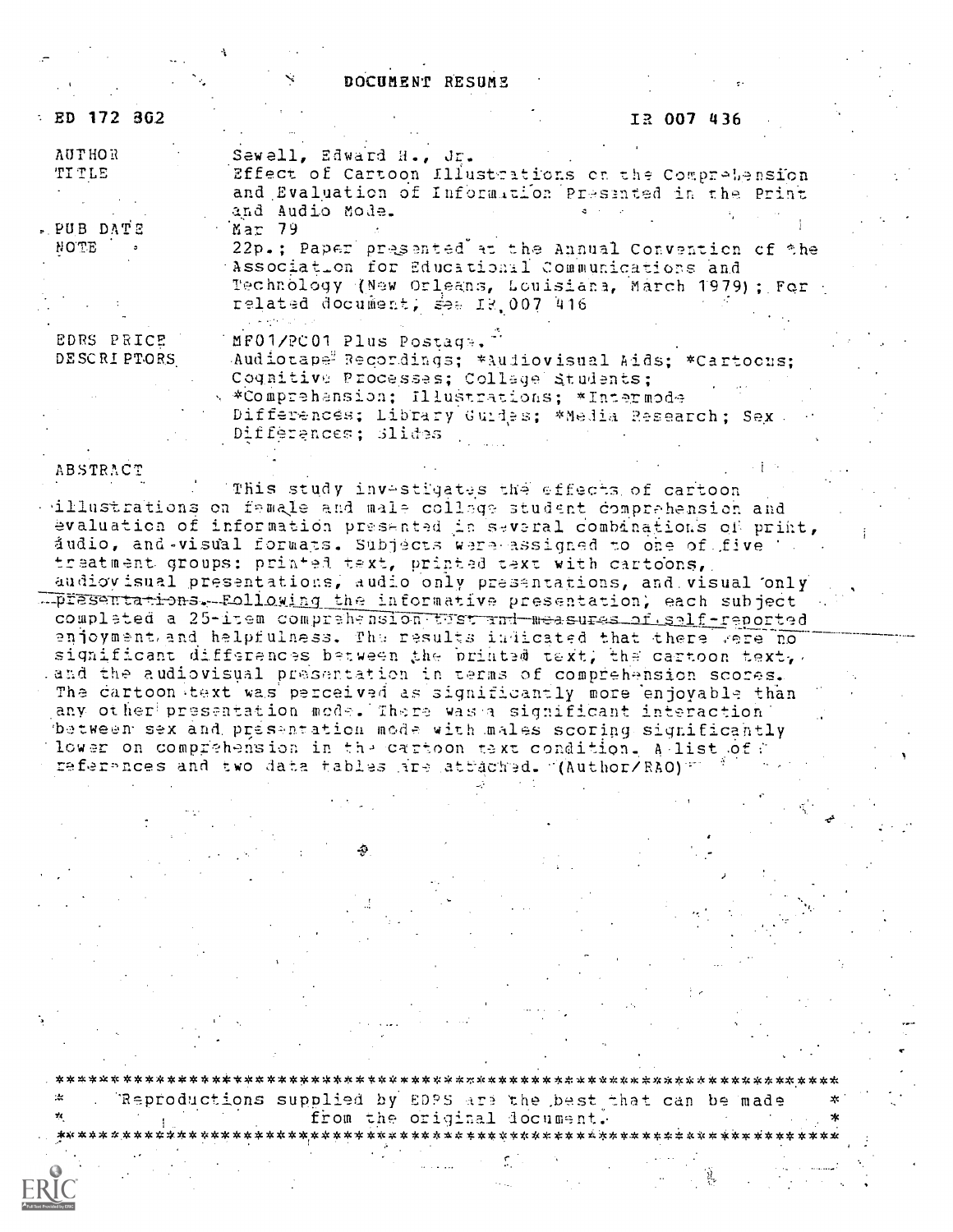# U.S. OEPARTMENT OF HEALTH,<br>EDUCATION & WELFARE<br>NATIONAL INSTITUTE OF<br>COUCATION

THIS DOCUMENT HAS BEEN REPRO-<br>DUCED EXACTLY AS RECEIVED FROM<br>THE PERSON OR ORGANIZATION ORIGIN-<br>ATING IT POINTS OF VIEW OR OPINIONS<br>STATEO DO NOT NECESSARILY REPRE-<br>SENTOFFICIAL NATIONAL INSTITUTE OF<br>EDUCATION POSITION OR

.Effect of Cartoon Illustrations on the Comprehension, and Evaluation of. Information Presented in the

Print and'Audio Mode

### Edward H. Sewell, Jr.

ang pangalang pangalang pangalang.<br>Pangalang

Department of Performing Arts and Communications Virginia—Polytechni<u>c Institute and</u> State University

> PERMISSION TO REPRODUCE THIS MATERIAL HAS BEEN GRANTED BY

Michael Simonson

TO THE EDUCATIONAL RESOURCES INFORMATION CENTER (ERIC) AND USERS OF THE ERIC SYSTEM.

Research and Theory Division Association for Educational Communications & Technology

 $\sigma$   $\sim$   $\sim$ 

TR007436

ERI

 $-$  ED172802

New Orleans, Louisiana

March 1979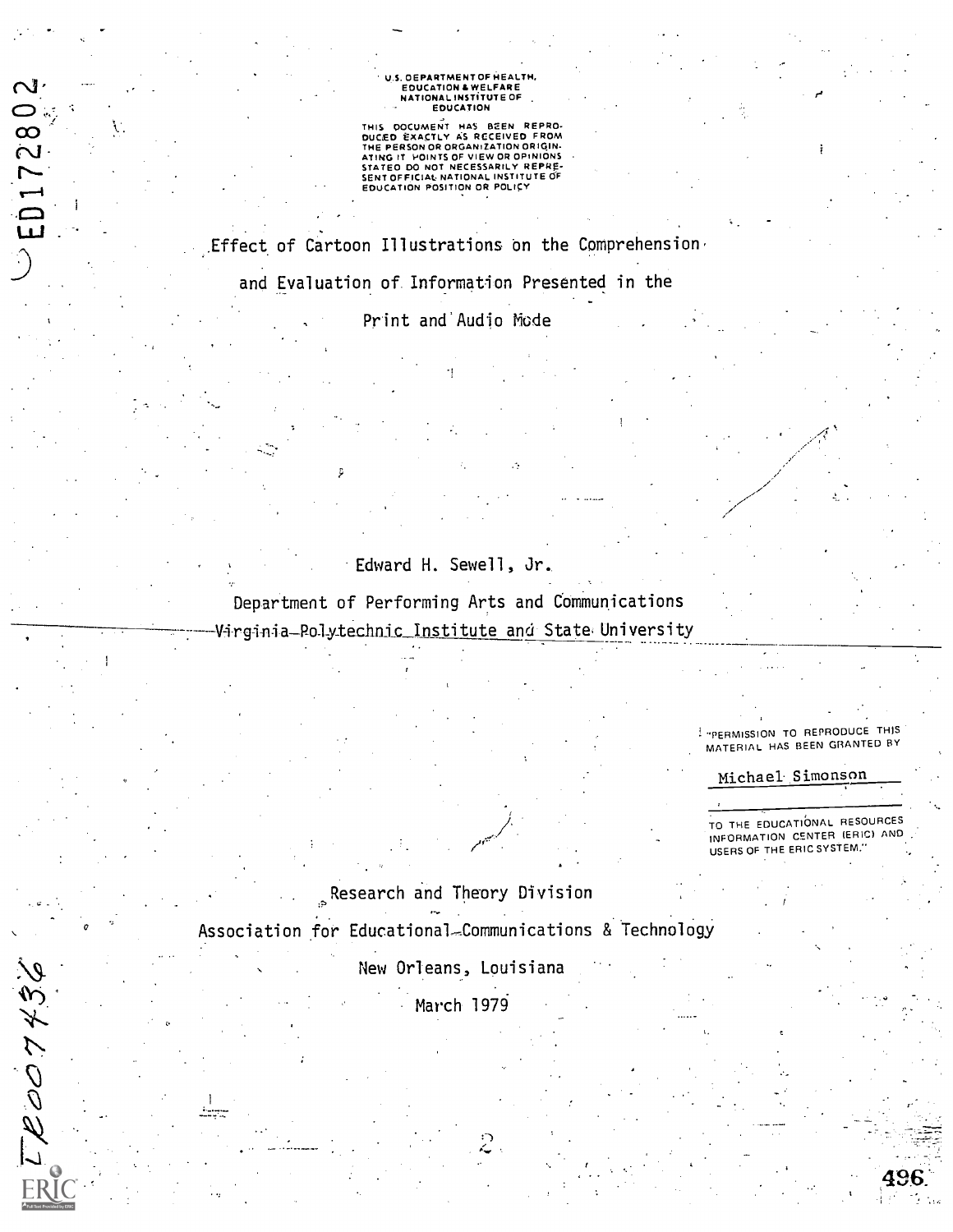#### ABSTRACT

/;

The study was designed to investigate the effects of cartoon illustrations on female and male college student comprehension and evaluation of information. Subjects were assigned to one of five treatment groups as follows:  $(1)$  printed: text, (2) printed text with cartoons, (3) audio-visual presentation, (4) audio. only presentation, and (5) visual only presentation. :Following the informative presentation, each subject completed a 25-item comprehension. test and measures of self-reported enjoyment and helpfulness. The results indicated that there were no significant.differences between the printed text, the cartoon text, and the audio-visual presentation in terms of comprehension scores. The cartoon text was perceived-as significantly more enjoyable than any other presentation mode. There was a significant interaction between sex and presentation mode with males scoring significantly lower on comprehension in the cartoon text condition.

497...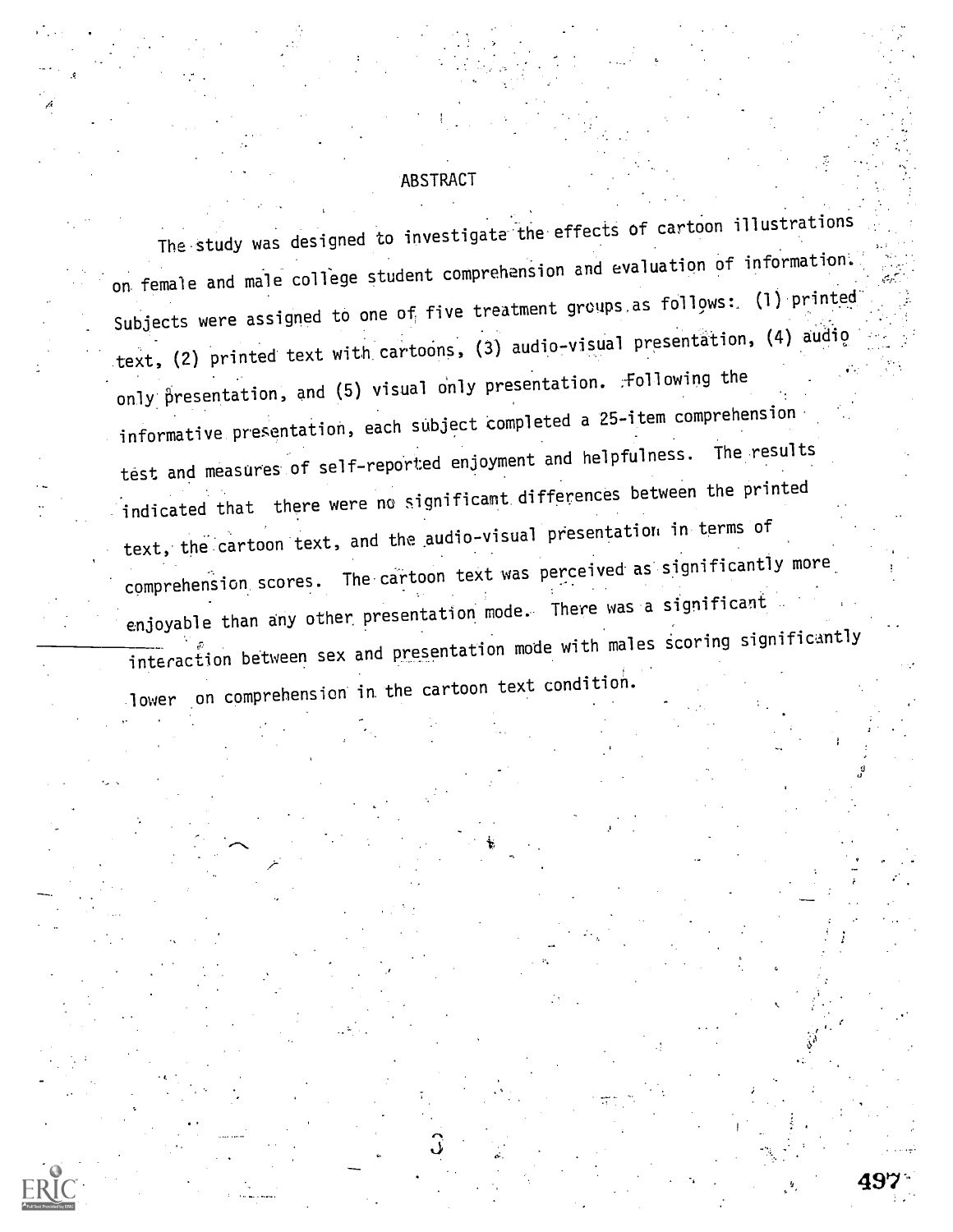Effect of Cartoon Illustrations on the Comprehension and Evaluation of Information Presenter in the Print and Audio Mode

The use of visual humor in the form of cartoon  $\mathcal{C}$  extrations is a familiar characteristic in many college textbooks (see for example Hance, Ralph, & W. \sell, 1962; Rein, 1972; and Larson, 1979), and the use of cartoon humor as an instructional technique in the classroom has also been given considerable attention (see Adams, 1974; Brooke, 1973-74; Neie, 1973; and Miner, 1969). The focus of this attention, however, has .usually been motivational in its orientation with little evidence-advanced to support any positive effects on learning as a result of the use of the cartoon humor. Studies have, in fact, found that the use of humor in most contexts does not res.it in information gains (Gruner, 1976, pp. 301-304). In a recent discussion of cattoon humor in magazines, John Peter (1978), a publications consultant and past art director for MeCall's, advanced four arguments for the use of cartoons: (1) high readership, (2) enjoyment, (3) increases the visual element, and (4) provides an identity for the . publication. In his discussion of these advantages, Peters makes specific reference to the effect of cantoons on reader abilities to remember the content of cartoons, thus suggesting a learning effect.

The present study was designed to investigate the effect nf.cartoon :illustrations on the comprehension and evaluation of information presented in combinations of the print, audio, and visual mode.

Though there has been a 'significant amount of research investigating the effect of presentation mode on learning, no clear conclusions can be stated

 $\frac{\alpha}{2}$  498

 $\mathbf{S}^{(1)}$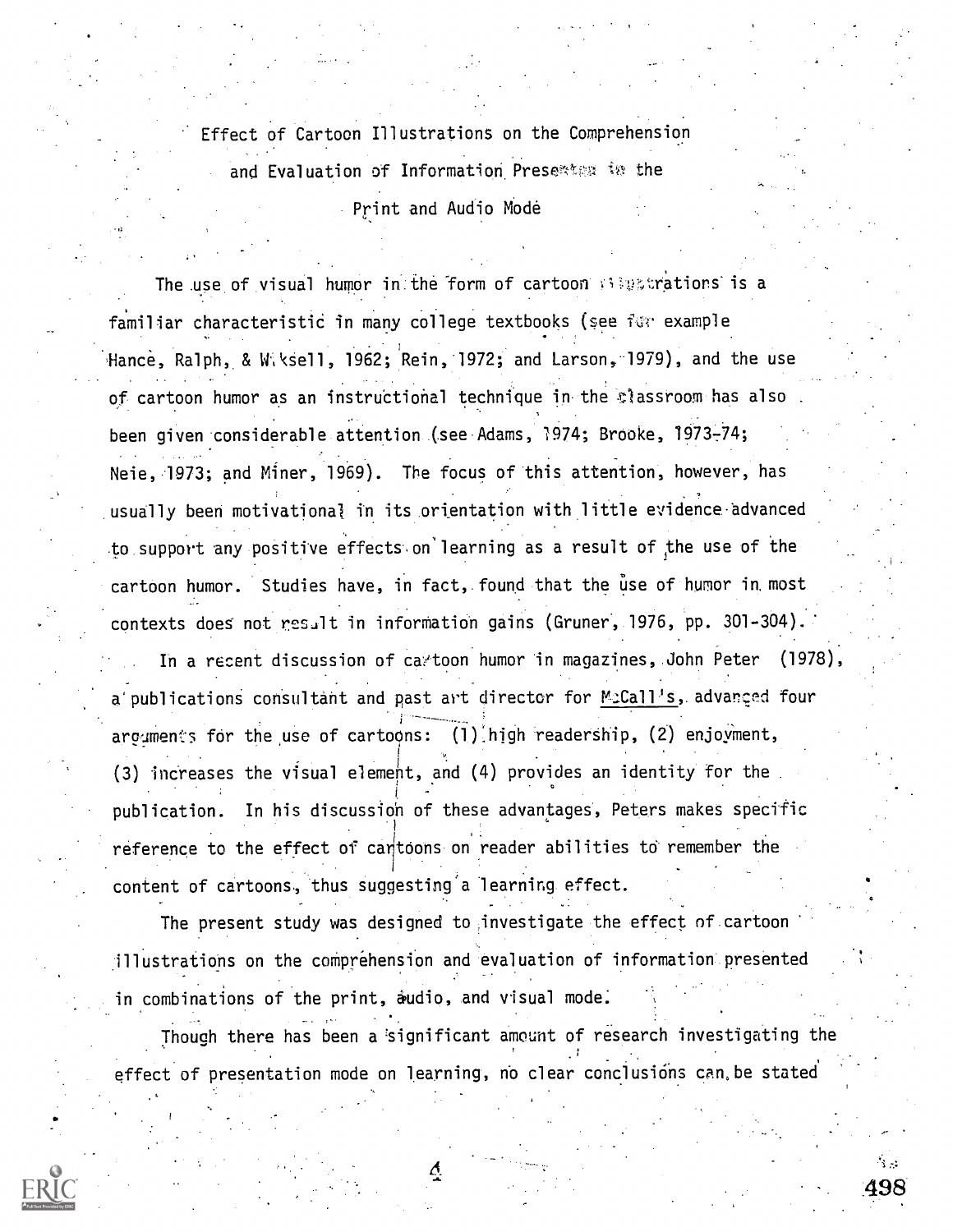based on the research findings (see Hsia, 1971, and Dwyer, 1978 for reviews of the theory and research). One possible reason for the lack of consistent and interpretable results is that such a wide variety of cueing variables are used. $-$  A primary function of cueing is to ensure that the intended -instructional stimuli- are attended in such a way that they can be easily stored in memory and recalled at a later time (see Dwyer, 1978, pp. 152-175 for a review of the theory and research on  $\mathscr{E}_{\text{c}}$ ueing).

Cartoons serve a cueing function, but little research has centered on the use of cartoons as a means of facilitating learning. Lumsdaine & Gladstone (1958) used cartoons and humorous auditory material in a slide-film technique to teach phonetic alphabet symbols. The introduction of the cartoons and 'auditory humor resulted in decreased learning.

The use of cartoons in a slide-tape presentation was studied by Baker & Popham (1965) and Popham (1969). Measures of both comprehension and. affective reactions were included in the studies, and no comprehension differences were found between presentations with cartoons and those without cartoons. the second study; affective readers.  $\frac{1}{2}$  reactions did favor the cartoon presentation.

Kauffman & Dwyer (1974) studied the use of cartoons and photographs in in-service training. Cartoons were more effective than realistic photographs in facilitating both immediate and delayed retention of information. In addition, a majority of the subjects indicated that they learned more from the cartoon presentation and would profer to receive cartoon illustrated instruction rather than photographic illustrated-instruction.'

Using a programmed instructional package with one version containing cartoon supplements, Freisinger (1976) found no differences on either skill performance or affective responses to the subject matter or presentation.

499'

format. .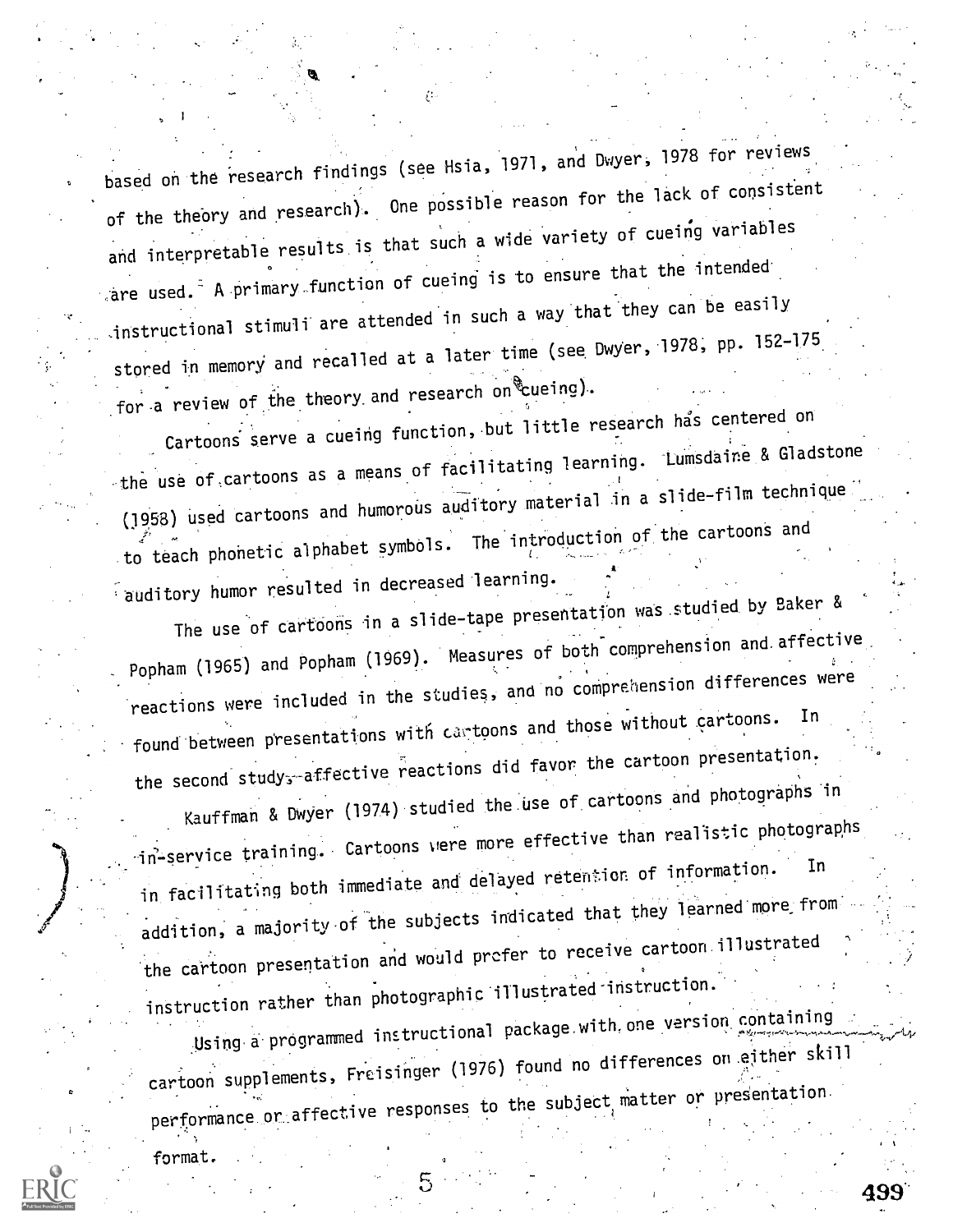The effect of the sex of the learner has been almost totally neglected :in studies of the relationship between presentation mode and learning. In the one study which used high school or adult subjects and focused, on the effect of sex, Dwyer (1971) found no differences in learning from several. .types of visual presentations.

The present study attempted to investigate (1) the effect on the comprehension and evaluation of information presented in several combinations of print, audio, and visual formats, (2) the effect of the sex of the learner on the comprehension and evaluation of information presented in several combinations of print, audio; and visual formats, and (3) any interactions between presentation mode and sex of the learner.

#### METHOI

a

. .

Subjects. Subjects were 150 student volunteers enrolled in several sections of basic communications classes as Virginia Polytechnic Institute. and State University. Half the'subjects were female, and half were male. . Thile no coursework credit was given for participation in the study, the . 1 students were told that if their final grade average in the course was borderline, they would be given the higher grade in the final averaging.

Materials. The materials developed for use in this study were (1) a basic text, (2) an audio, recording of the basic, text, (3) cartoons based on the basic text, and (4) 'slides of the cartoons.

A basic text, "The Library at Virginia Tech,",was developed from' information available in the library as well as with the aid of several members of'the library staff. The text described four keys helpful in unlock;ng the resources of the library.

An audio cassette recording was made of a female readœng the basic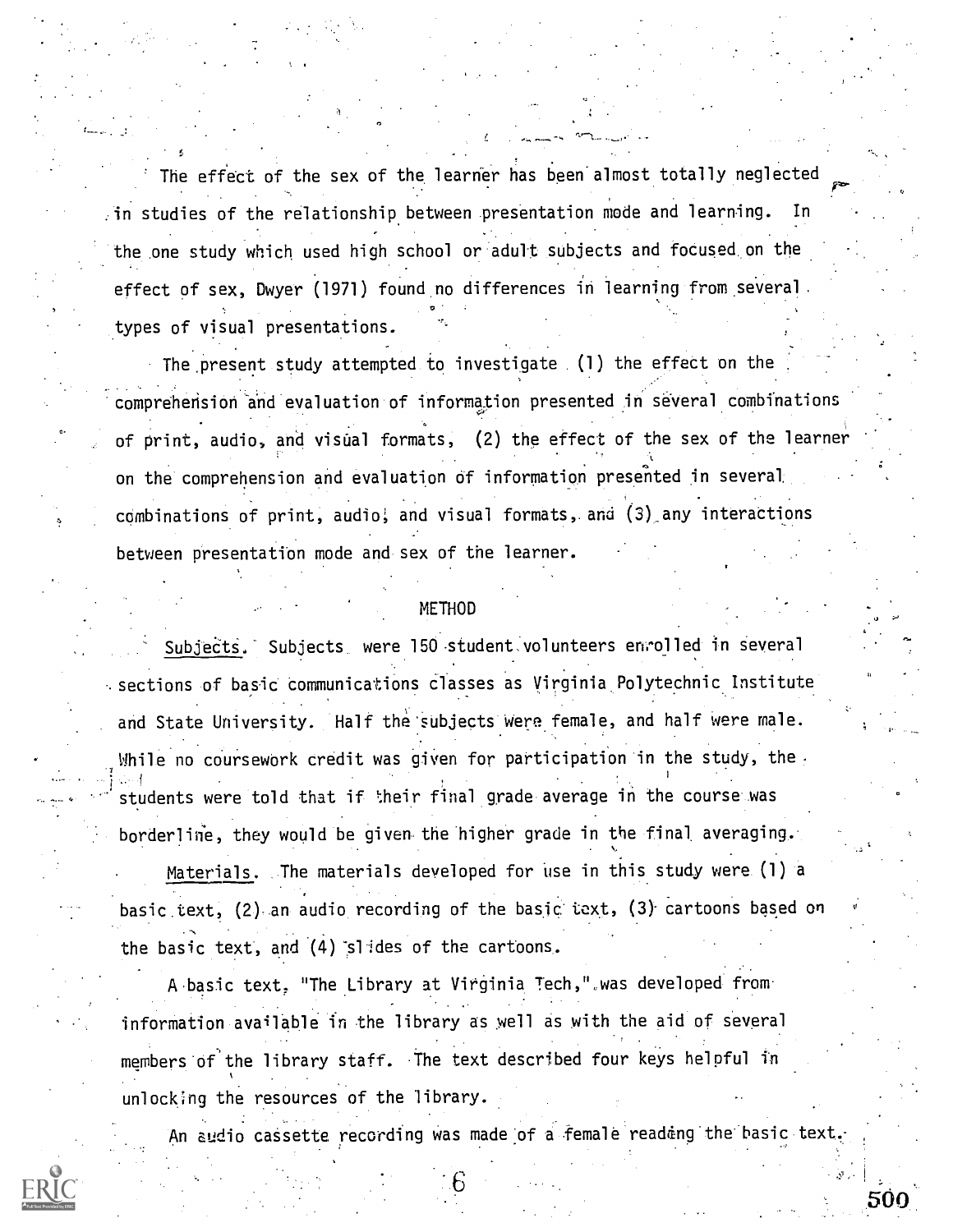No attempt was made to provide vocal variety in the recorded version other than that normally associated with a person reading informative material aloud. .

A series of forty-three cartoons was created and drawn by a student whose cartoons appeared in each issue of the campus newspaper. The cartoons, which featured characters from one of his regular strips, were created .specifically for this study to'accompany the content of the; basic text.

Black-and-white slides were made from each of the forty-three cartoons. Treatments; Subjects received one of five experimental treatments. The first treatment was a simple printed copy of the basic text. The booklet looked like a handout one might receive in a class or upon entering the library (see Appendix  $C$  for some sample pages). The booklet was seven. double-spaced pages, and there were no visuals or headings to provide visual cues about changes in the subject content.

The second treatment was a booklet which combined the basic text with the forty-three cartoons (see Appendix  $C$  for some sample pages). This .booklet was eighteen pages in length.

The third treatment was an audio-visual presentation which consisted of the audio recording of the text cued to the slides of the cartoons. The total presentation was presented by means of a slide projector connected to cassette recorder.

The fourth treatment was the audio recording alone, and the fifth treatment was the slide presentation alone.

Dependent Variables. There were three dependent variables in the study. A 25-item multiple-choice comprehension test over the contents of the basic text was developed to measure subject comprehension.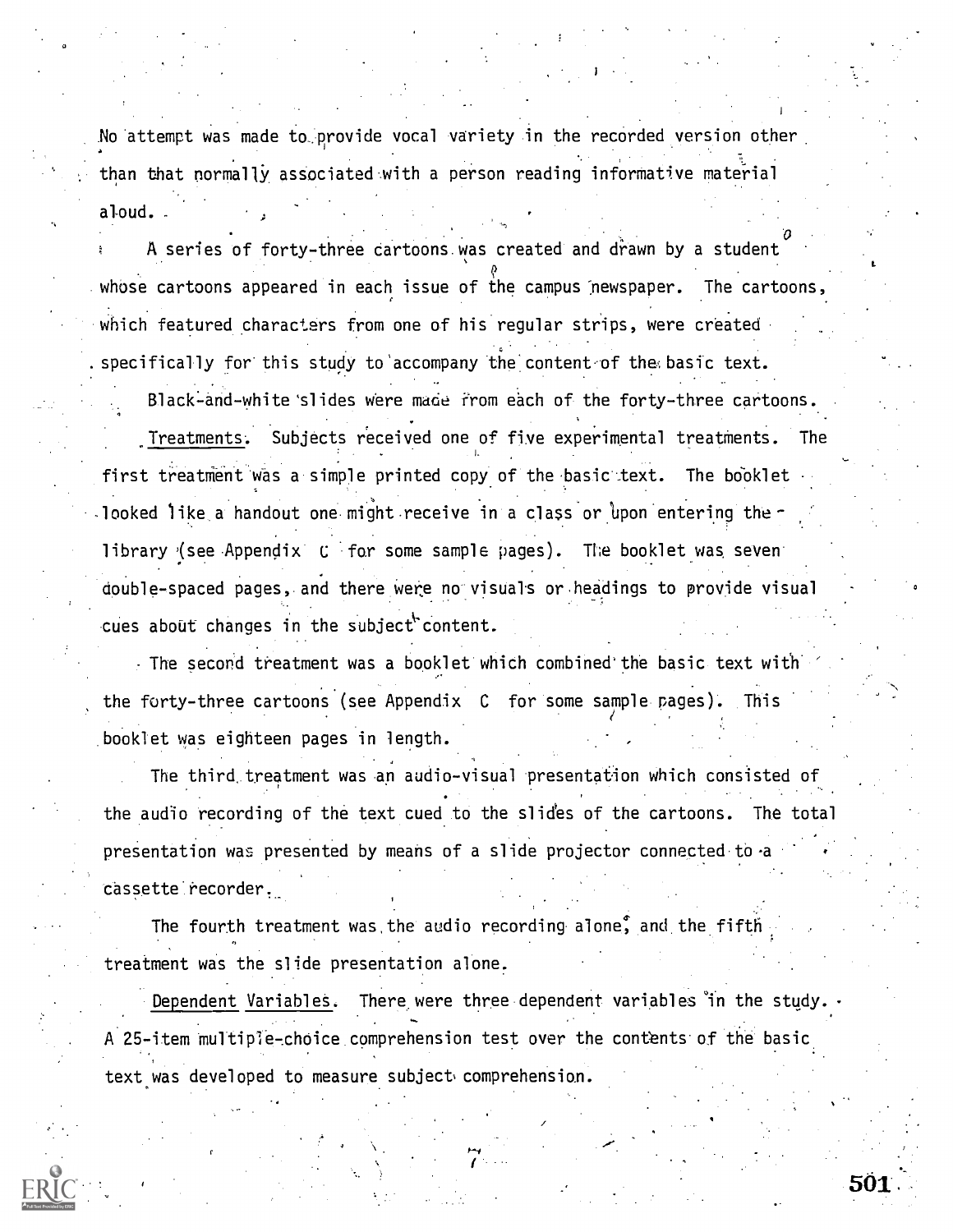Ten bipolar adjective pairs were used to measure affective responses to the presentation. Factor analysis suggested that there were two well defined factors which were then used as separate affective measures. One factor, called "Enjoyment," contained six adjective pairs (exciting/boring, interesting/ dull,'humorous/serious, enjoyable/unenjoyable, happy/sad, and unusual/ordinary). The second  $factor_2$  "Helpfulness," contained three adjective pairs (helpful/ unhelpful, informative/uninformative, and worthwhile/worthless). 4T 4

9,1

Prócedures. Subjects were randomly assigned to treatments with equal and female and male representation in each treatment. The presentations were in the evening with order of presentation being randomly determined.

Subjects were told that they were to read/watch/listen to an informative presentation on the library, and after the presentation they would be tested over the presentation. Time was controlled so that all; subjects were given equal time between the beginning of the presentation and the time at which the test was administered. Since those subjects reading the printed texts worked at their own pace, they were instructed to close their booklets when they had read the complete text once.

Statistical Analysis. A 2 x 5 multivariate analysis of variance was performed with two levels of sex and five treatment levels; comprehension . scores, self- reported "Enjoyment," and self-reported "Helpfulness". were the dependent variables. Following significant multivariate tests, univariate F ratios were calculated, and following significant univariate tests, multiple comparisons using the Scheffe method were computed.

The .05 level of significance was required for all tests, and the significance level is reported with each separate analysis.

The statistical analyses were performed using programs from both SAS (Barr, et. al., 1976) and SPSS (Nie, et. al., 1975).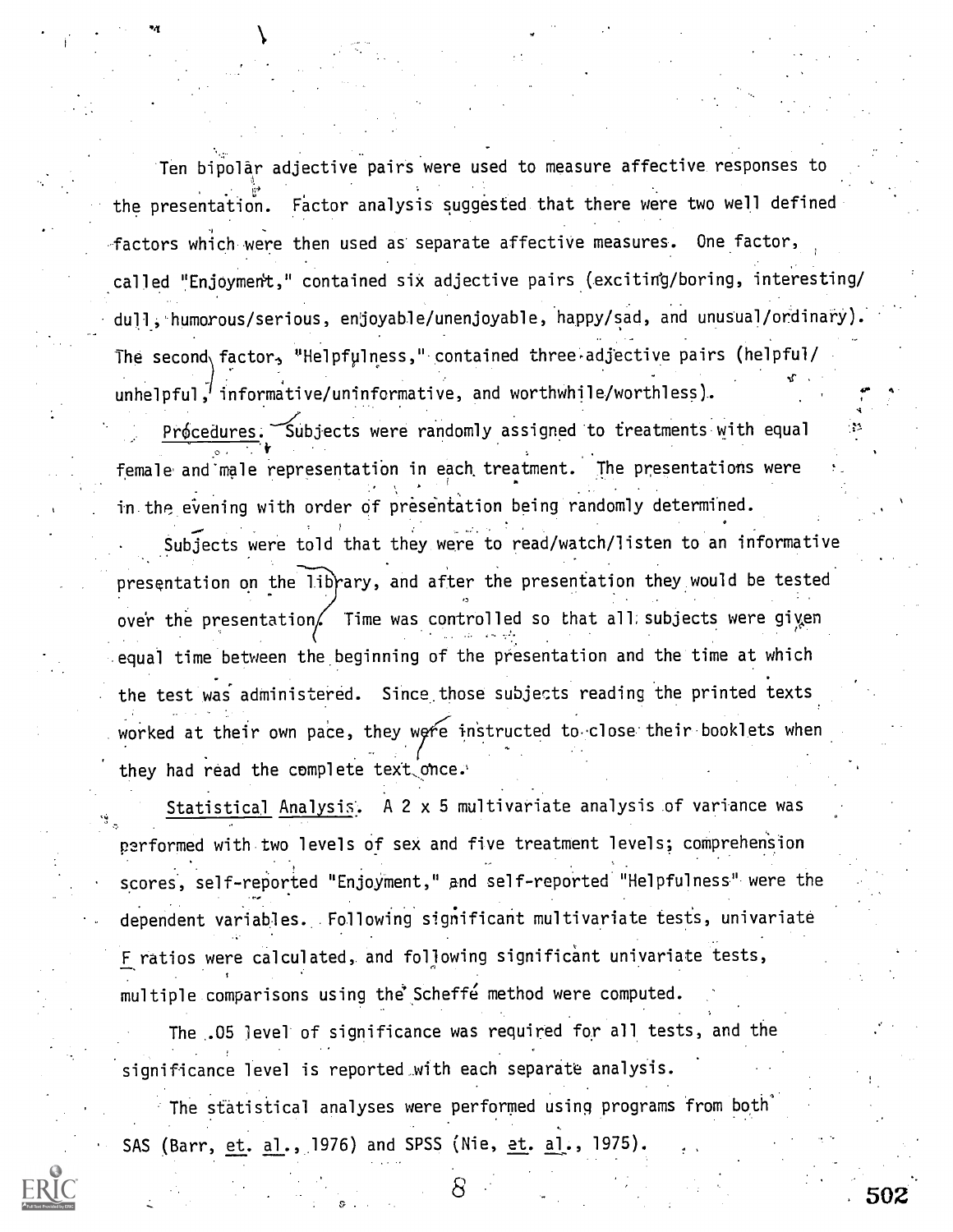### **RESULTS**

The reliability of the comprehension test, determined by the KR-20 formula, was found to be 0.78.

The results of the factor analysis discussed earlier is presented in Appendix A. One of the ten bipolar items did not fall into either factor, and was thus not used in any further statistical analysis.

The intercorrelations of the three dependent measures are presented in Table 1. Intercorrelations between Comprehension and Enjoyment, and between Enjoyment and Helpfulness were significant. Comprehension and Helpfulness were not significantly related.

|  | Table <sup>-</sup> |  |  |  |
|--|--------------------|--|--|--|
|  |                    |  |  |  |

Intercorrelations of Dependent Measures

| Measure       | Comprehension                                    | Enjoyment | Helpfulness |  |
|---------------|--------------------------------------------------|-----------|-------------|--|
| Comprehension | <b>Contract Contract</b><br><b>Salar</b><br>.000 |           |             |  |
| Enjoyment     | $0.276*$                                         | .000      |             |  |
| Helpfulness.  | 0.086                                            | $0.338*$  | .000        |  |
|               |                                                  |           |             |  |

\*2.<.01

Analysis of Variance. The multivariate analysis of variance was used.  $\circ$   $\circ$   $\circ$   $\circ$ to determine the main effects of presentation mode and sex on the three dependent measures. Univariate analysis of variance. was used when the multivariate analysis was significant, and when the univariate analsysis was significant, post hoc analysis of pairwise comparisons was performed using Scheffe.

The raw cell means on the three dependent measures are presented in Appendix B.

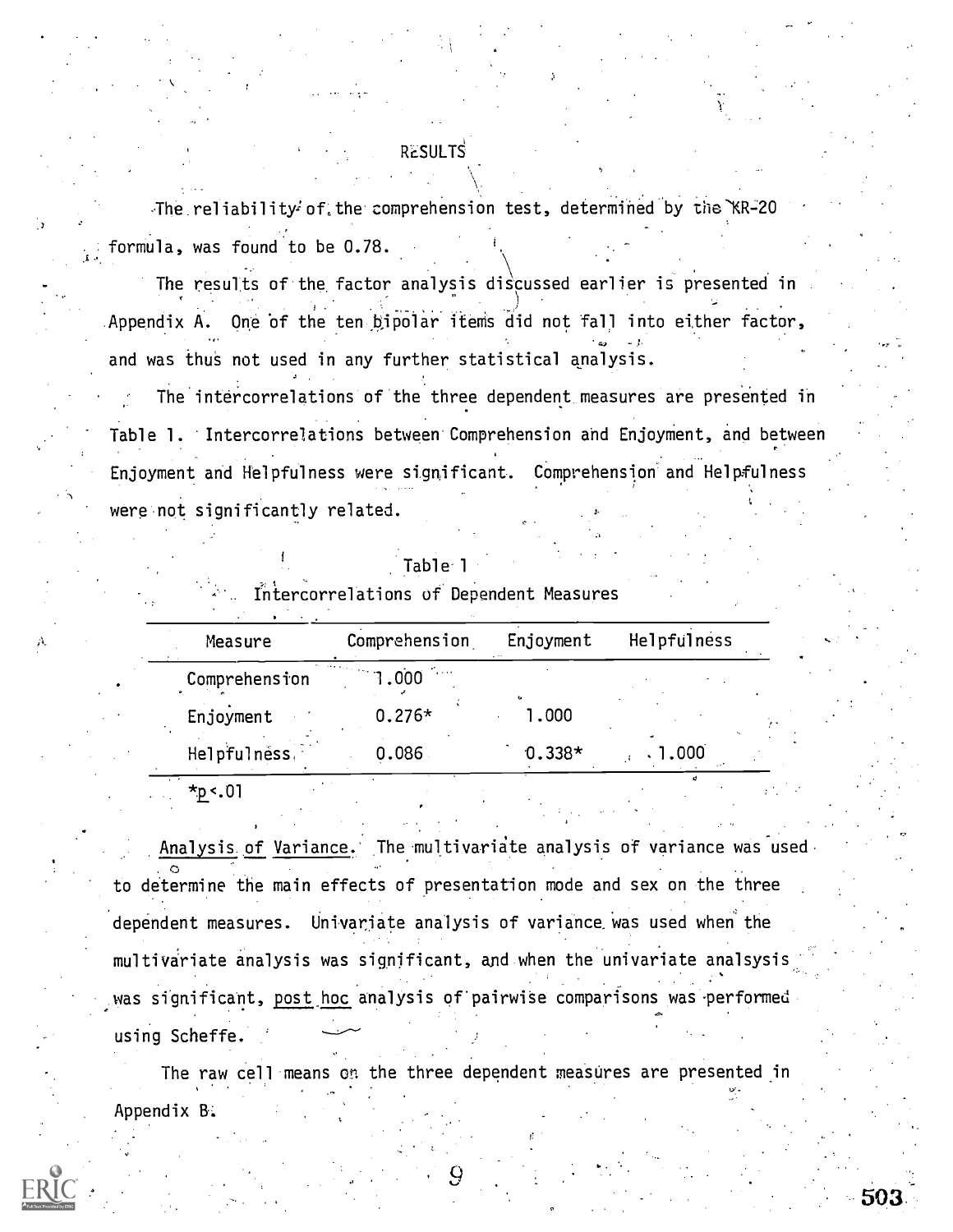The main effect of sex was not significant. The main effect of presentation mode was significant, multivariate F(12,365)=14.94, p<.001. Univariate F ratios were computed to assess the individual significance,of the three dependent measures. All three of the univariate F ratios were significant at  $p < .001$ : for Comprehension,  $F(4,149) = 28.27$ ; for Enjoyment, F(4,149)=10.88; for Helpfulness, F(4,149)=6.31.

0 , The sex  $x$  presentation mode interaction was significant. multivariate overall effect was  $F(12,365) = 2.18$ ,  $p < 01$ . Only one of the univariate F ratios, for Comprehension,  $F(4.149)=4.49$ , was significant at  $p<sub>0</sub>$ .

Post Hoc Analysis. The differences among means for the two dependent variables with significant differences as computed using Scheffe are presented in Tables' 2 and 3.

The differences between-the printed text, cartoon printed text, and audio-visual presentation were not significant for Comprehension. The printed' text and cartoon printed text means were significantly greater than the means for the audio and the visual presentations, and the means for the audio-visual and audio presentations were.significantly greater than the mean for the visual presentation.

On the Helpfulness measure, the differences between printed text, cartoon printed text, audio-visual presentation, and audio presentation were not significantly different. Self-reported Helpfulness was significantly lower on the visual presentation than on any other treatment condition.

While there were no significant differences on the Enjoyment measure when using the Scheffe procedure, there were differences when using the Tukey LSD procedure. These differences are reported in Table 4. The cartoon<sup>®</sup> printed text was perceived as significantly more enjoyable than the printed text, the audio presentation, and the visual presentation.

 $\tau$  city  $\tau$ 

504'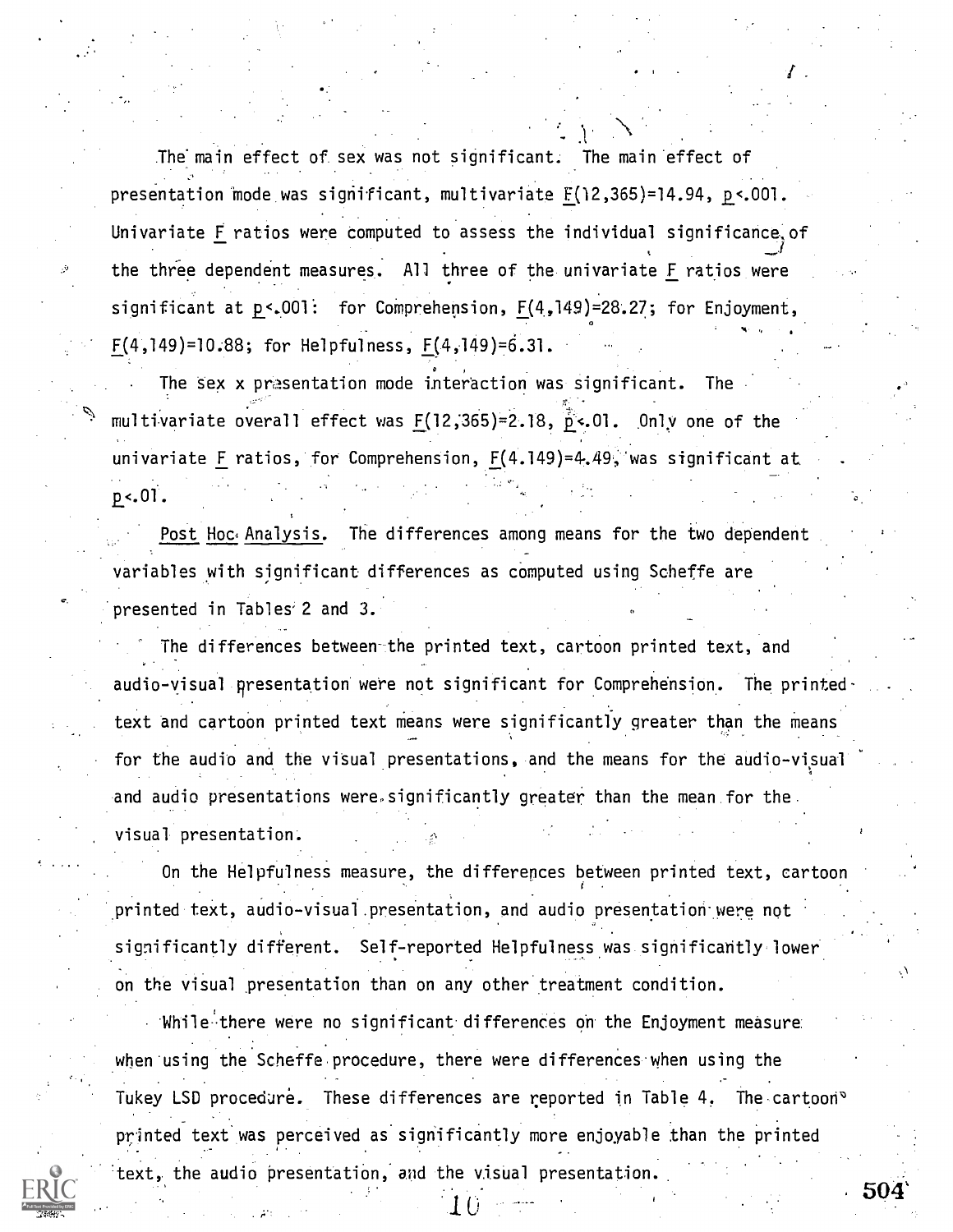|                  |               | Printed<br>Text | Cartoon<br>Text | Audio-<br>Visual | Audio<br>0nJy | Visual<br>0n1y | $\bullet$ |
|------------------|---------------|-----------------|-----------------|------------------|---------------|----------------|-----------|
| Printed<br>Text  | 87.9          |                 | 2.6             | 7.9              | $11.9**$      | $24.7**$       |           |
| Cartoon<br>Text  | 85.3          |                 |                 | 5.3              | $9.3*$        | $22.1**$       |           |
| Audio-<br>Visual | 80.0          |                 |                 |                  | 4.0           | $16.8**$       |           |
| Audio<br>Only    | 76.0          |                 |                 |                  |               | $12.8**$       |           |
| .Visual<br>0nly  | 63.2          |                 |                 |                  |               |                |           |
| $\mathbf{a}$     | $\sim$ $\sim$ |                 |                 |                  |               |                |           |

-Table 2 Differences Among Means on Comprehension Scheffé Procedure and Scheffe

| ™0<.U5             |  |
|--------------------|--|
| $*_{\bar{p}}$ < 01 |  |

o.

| Table 2 |  |  |
|---------|--|--|
|         |  |  |

Differences Among Means on. HelpfulneSs. Scheffe Procedure ´ .

|                    | $\frac{1}{2}S^2$ | Audio<br>0nly | Cartoon<br>Text | Visual | Audio- Printed<br>$\mathsf{``Text}~$ | Visual.<br>0nly |  |
|--------------------|------------------|---------------|-----------------|--------|--------------------------------------|-----------------|--|
| Audio<br>0n1y      | 11.3             |               | 0.8             | 0.8    | 0.9                                  | $2.9**$         |  |
| Cartoon<br>Text    | 10.5             |               |                 | 0.0    | 0.                                   | $2.1*$          |  |
| Audio-<br>Visual   | 10.5             |               |                 |        | 0.1                                  | $\cdot 2.1*$    |  |
| Printed<br>Text    | 10.4             |               |                 |        |                                      | $2.0*$          |  |
| Visual<br>$0nJy$ . | 8.4              |               |                 |        |                                      |                 |  |

\*p<.05 <sup></sup>ኮ^.01

Following the significant Sex x Presentation Mode interaction; the t-test was used for individual comparisons between the means. The nature

 $\setminus 11$ 

505

**ERIC**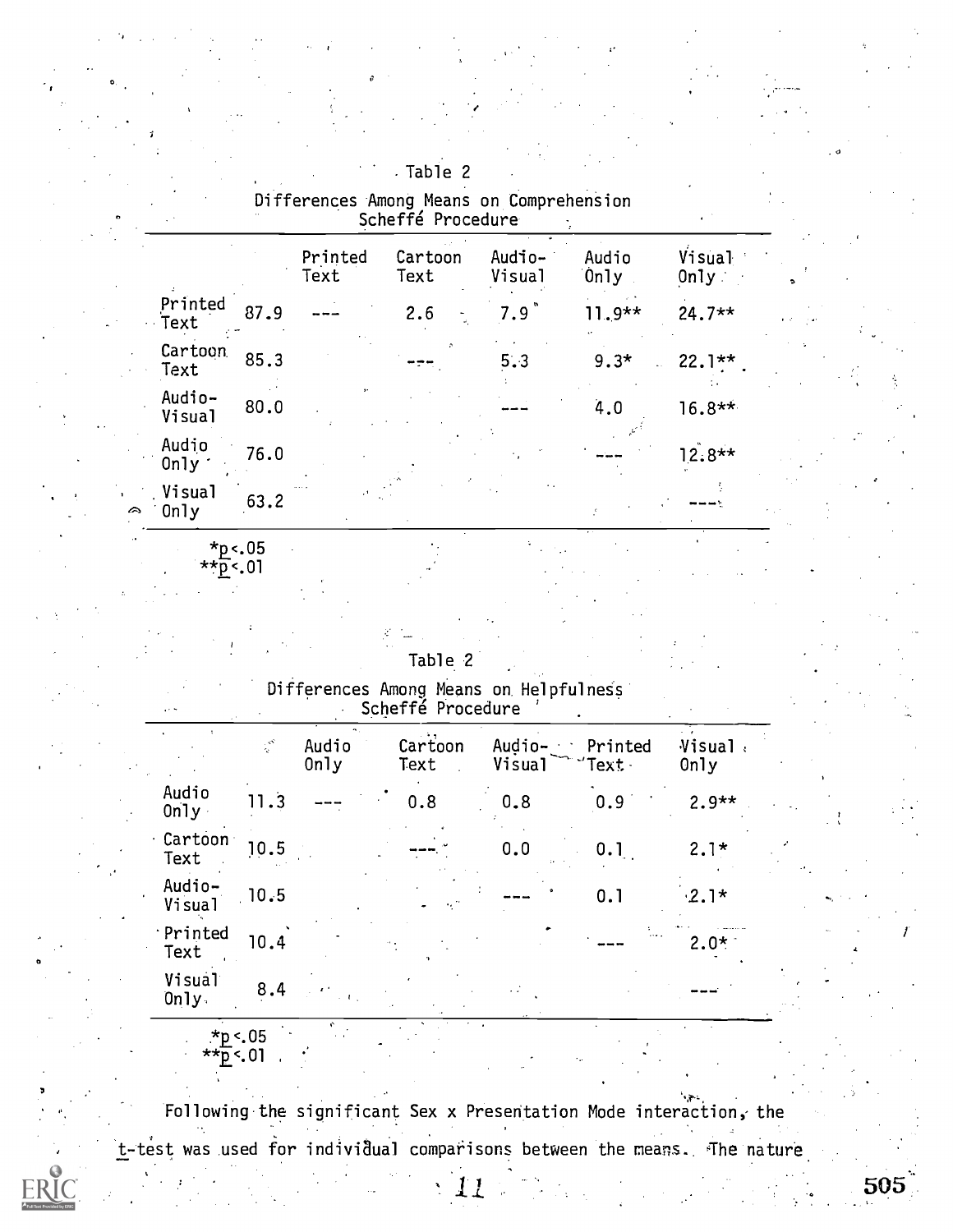of the interaction is ploted in Figure 1. On comprehension, females  $(\overline{X}=91.467)$ scored significantly higher than males  $(\overline{X} = 79.200)$  in the Cartoon Text treatment.  $(t=3.11, df=28, p<.01)$ . In one other treatment condition, Visual Only, male comprehension scores ( $\overline{X}$ =66.667) were significantly higher than female comprehension scores ( $\overline{X}$ =59.733) with t=-2.09, df=28, p<.05.

| Table 4. |  |  |
|----------|--|--|
|----------|--|--|

| $\mathbf{z}_1$ , $\mathbf{z}_2$ |           |                               | Tukey LSD Procedure             |                         |                |               |  |
|---------------------------------|-----------|-------------------------------|---------------------------------|-------------------------|----------------|---------------|--|
|                                 |           | <i><b>Cartoon</b></i><br>Text | Audio-<br>Visual                | Printed<br>Text         | Visual<br>0n1y | Audio<br>0nJy |  |
| Cartoon<br>Text                 | 9.3<br>シー |                               | 1.3<br>$\tau \lesssim 10^{-10}$ | $1.5*$<br>$\sim$ $\sim$ | $1.8**$        | $4.3**$       |  |
| Audio-<br>Visual                | 8.0       |                               |                                 | 0.2                     | 0.5            | 3.0           |  |
| Printed<br>Text                 | 7.8       |                               |                                 | Ñ.                      | 0.3            | 2.8           |  |
| · Visual<br>0nly                | 7.5       |                               |                                 |                         |                | .2.5          |  |
| Audio<br>0nly                   | 5.0       |                               |                                 |                         |                |               |  |
|                                 |           |                               |                                 |                         |                |               |  |

Differences. Among Means on. Enjoyment

### \*\*.p.<.01,

 $\gamma$ p. < . 05

#### DISCUSSION

Of primary importance was the finding that there were no significant differences between the printed text, the cartoon text, and the audio-visual presentation in terms of the comprehension of the content. This result  $\Box$ would seem to lend support to studies. such as Van Mondfrans-&"Travers (1964) and Main'& Griffiths (1977) which have found that information can be just as easily processed in one of several sensory modalities or combination of modalities.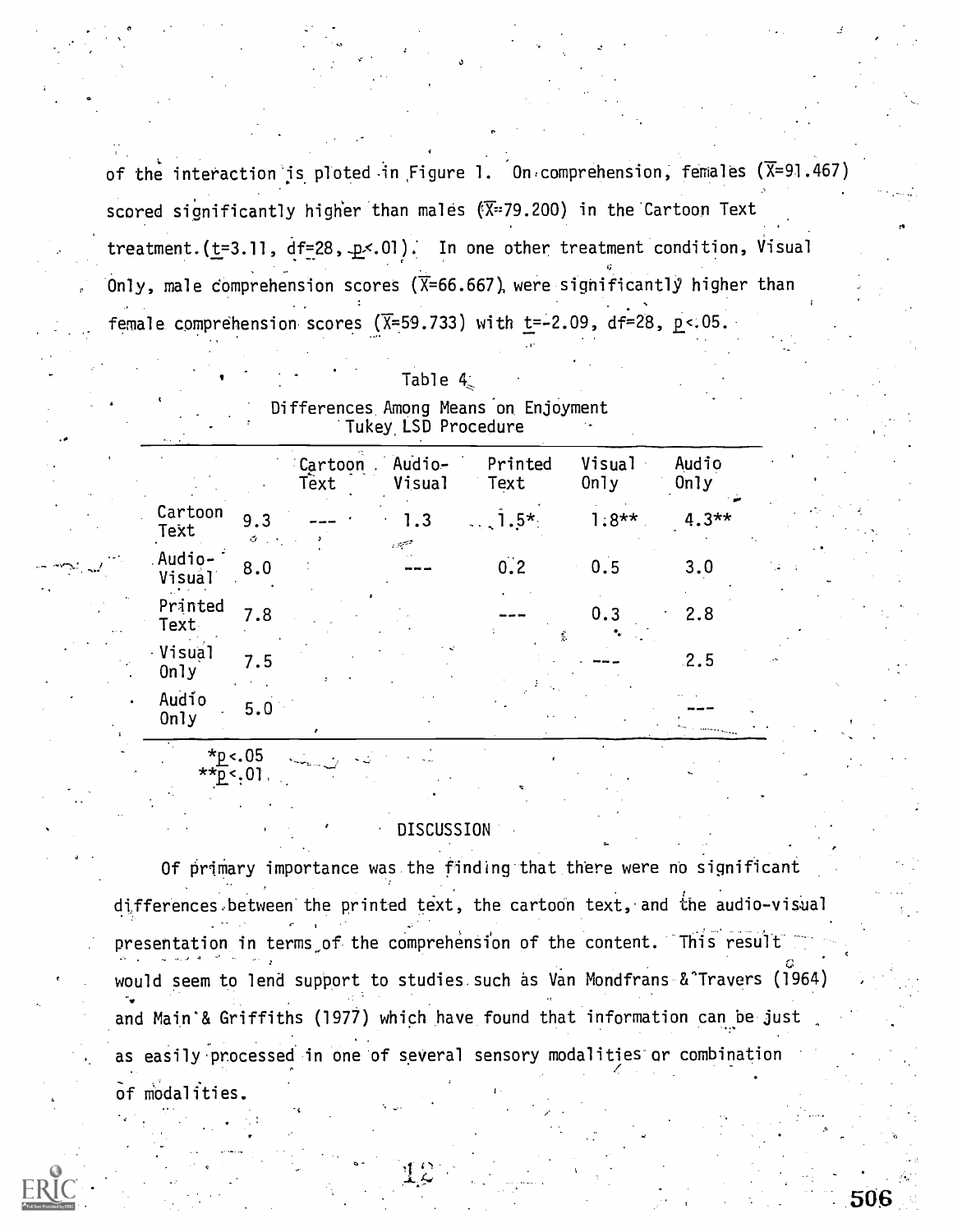Additionally, the two printed formats (without and with cartoons) resulted in significantly better comprehension than either the audio or the visual presentation, and the visual presentation resulted in significantly less comprehension than any other presentation mode. The inability of the visual presentation should come as no surprise since it was lacking in the



Figure 1 Sex x Presentation Mode Interaction.

essential information available in the other four presentation modes. served mainly as a control group.

A lack.Of any relationship between the perceived helpfulness of a 'presentation and 'actual comprehension was demonstrated by the"lack of any significant differences' on, self-reported Helpfulness in any condition but

 $3 - 3$ 

the visual presentation.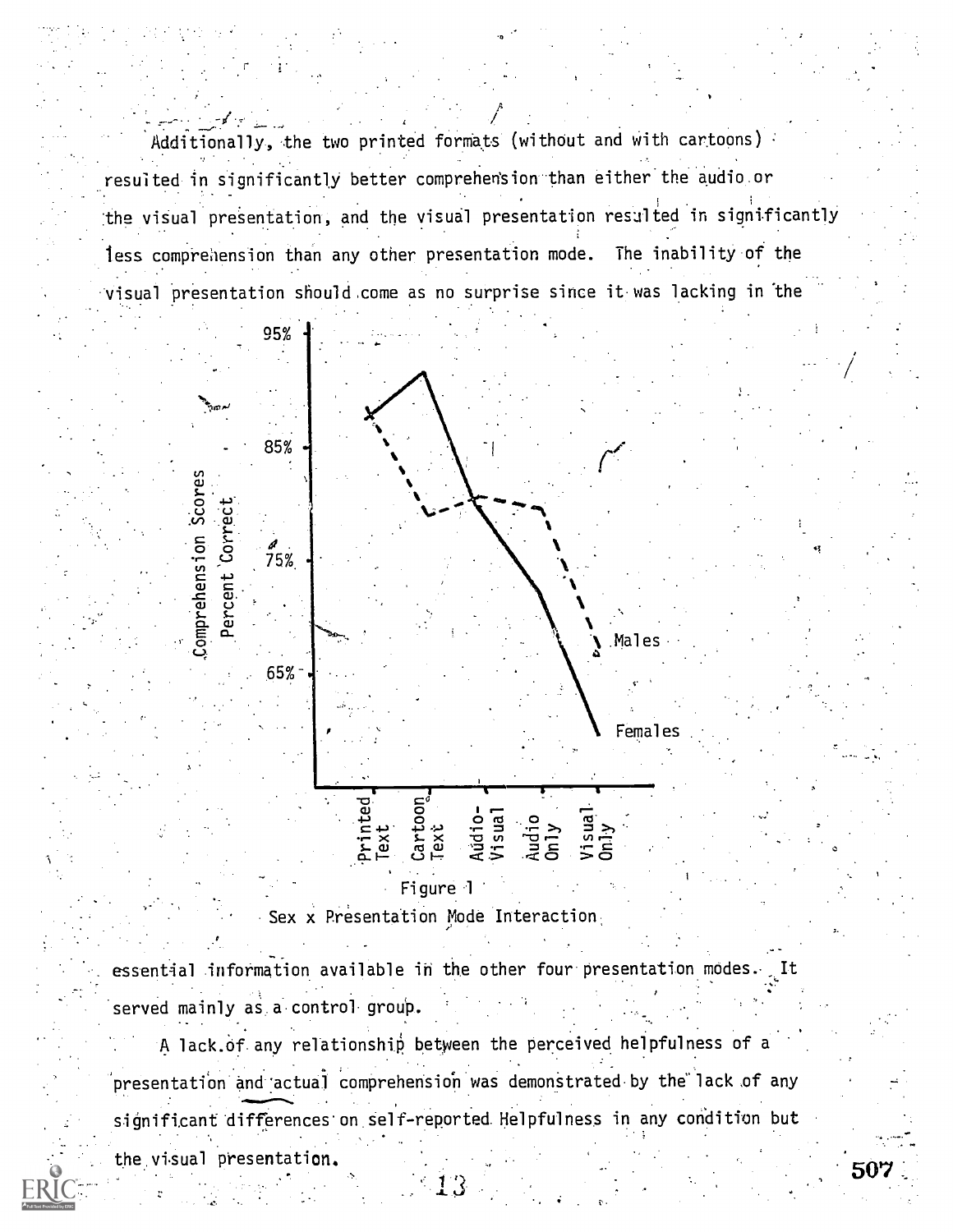The cartoon text was perceived as significantly. more enjoyable than any other presentation mode. This result does not support Freisinger's (1976) finding that the addition of a'cartoon embellishment resulted in no affective differences, The difference between the two studies could come from a variety of sources. For one thing, the cartoons used in the present study were to some degree "student tested" in that the characters were familiar to the student population being studied since they appeared in a regular cartoon strip in the student newspaper. The nature of the cartoons used in the Freisinger study were not specified.

Of great interest was the significant interaction between Sex and Presentation Mode, accounted for by differences in-comprehension scores.  $\blacksquare$ To hypothesize that the males were distracted by the cartoons.would.go against a fairly stable body of research on distractability (see Halley, 1975 for a review of\_some of this literature). One possible explanation worth further exploration might be that the males were indeed not "distracted" by the cartoons in the printed text, and as a result they missed visual imagery cues which could have been used to recall specific information. This would account for their slightly better performance in the audio-visual condition since the slides of the cartoon were not spatially related to the informative presentation. When only one sensory modality was used, males scored the same as females (printed text) or'higher than females (audio and visual only).

In summary and conclusion, the results of the present study would seem to suggest that if comprehension is the only goal of instruction, the less  $\cdot$ expensive printed text is just as effective as the more expensive illustrated  $\mathbb{Z}^2$  -  $\mathbb{Z}^2$  and  $\mathbb{Z}^2$  -  $\mathbb{Z}^2$ text or audio-visual presentation. If, however, there is a concern for  $\qquad \qquad \epsilon$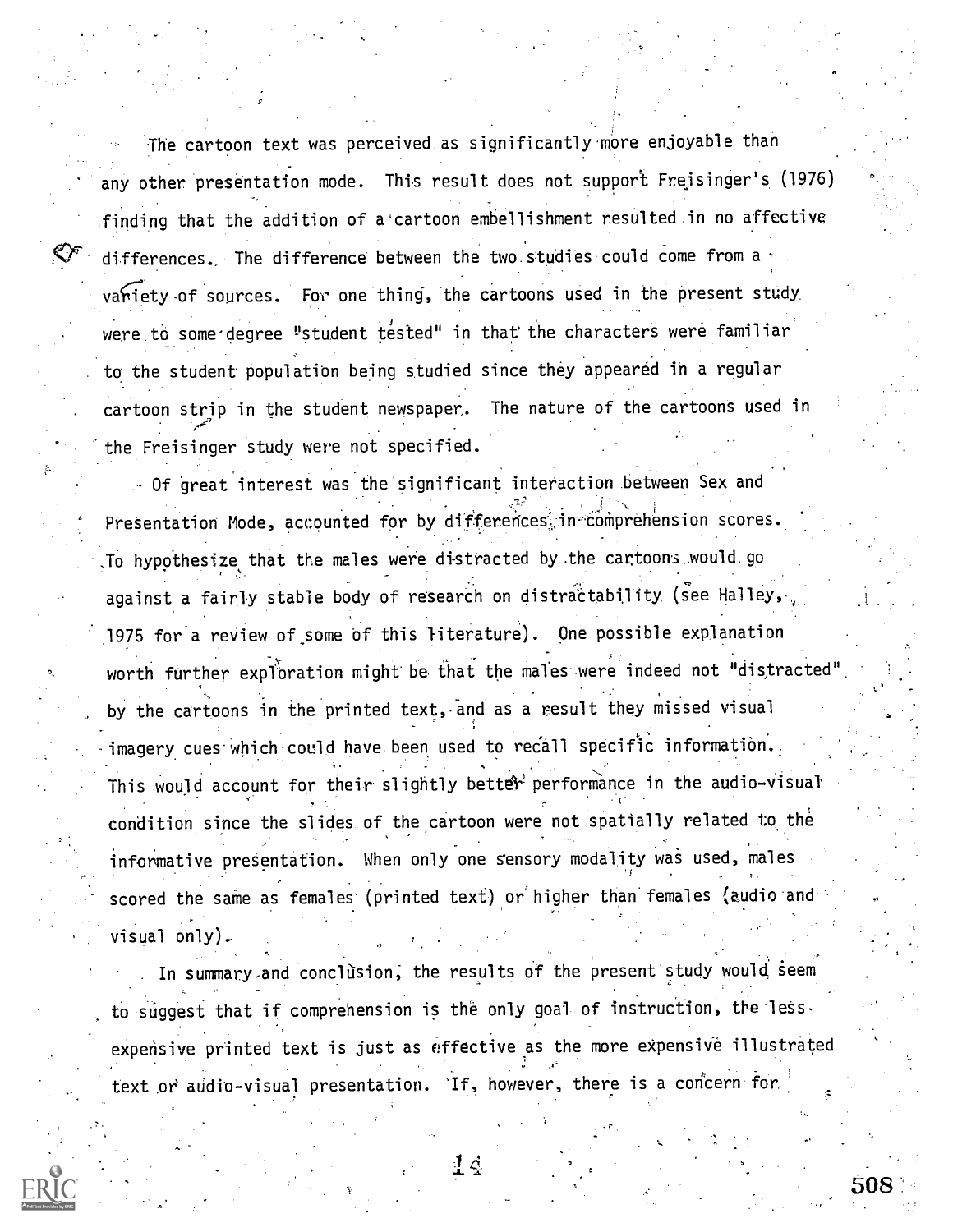the student to enjoy the presentation while learning the information, there is some support for the 'value of the cartoon illustrated text. The overall equality of the printed text, cartoon illustrated text, and audio-visual presentation would seem to make final choices largely a matter of personal preference and budget limitations.

15,

 $\phi$ 

9

O.( 509'.

LA COMPANY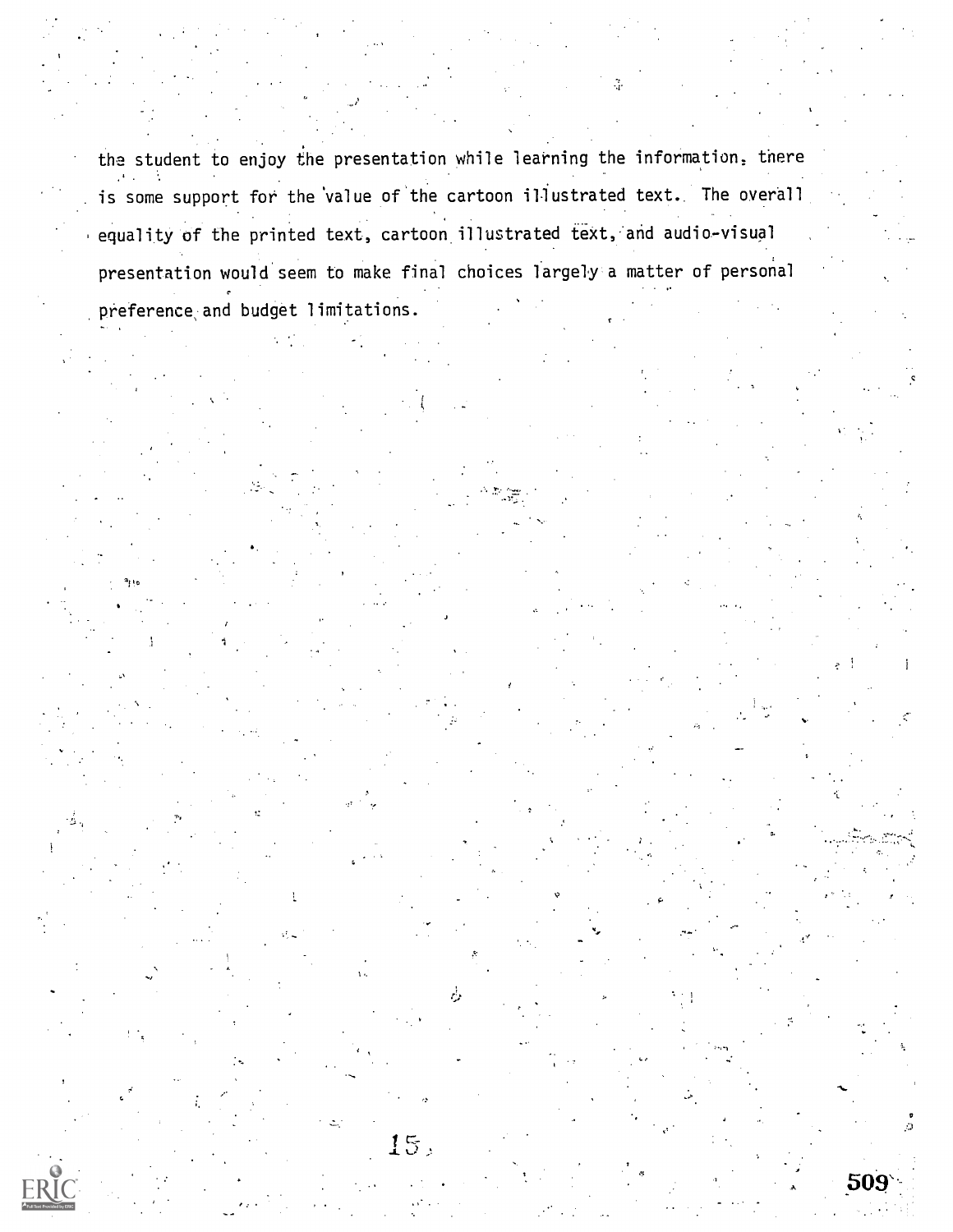#### REFERENCES

Adams, W. J. The use of sexual humor in teaching human sexuality at the. university level. Family Coordinator, 1974, 23, 365-368.

Baker, E. L., & Popham, W. J. Value of pictorial embellishments in a tape-slide instructional program. AV Communication Review, 1965, 13; 397-404..

Barr, A. J., Goodnight, J. H., Sall, J. P., & Helwig, J. T. A<u>kUser's</u> Guide to SAS 76. Raleigh, N.C.: SAS Institute, Inc., 1976:

Brooke, L. A. Let's keep our basic business students interested. Balance Sheet, 1973/74, 55, 173-174, 188.

Dwyer, F. M. Visual learning: an analysis by sex and grade level. California Journal of Educational Research, 1971, 22, 170-176.

Dwyer, F. M. Strategies for Improving Visual Learning. State College, PA.: \_earning Services, 1978. .

Freisinger, S. D. The effect of cartoon-embellished programed textual instruction on\_Students' skill learning and affective ,learning. Paper presented at the Association for Educational Communications? and Technology, 1976. ERIC Document ED 128 008.

Gruner, C. R. Wit and humor in mass communication. In T. Chapman & H. Foot (Eds.), Humor and Laughter. New York: John Wiley & Sons, 1976.

Halley, R. D. Distractability of males and females in competing aural message situations: a research note. Human Communication Research, 1975, 2, 79-82.

Hance, K. G., Ralph, D. C., & Wiksell, M. J. Principles of Speaking. Belmont, CA.: Wadsworth Publishing Company, 1962.

Hsia, H. J. The information processing capacity of modality.and channel performance. AV Communication Review, 1971, 19, 51-75.

Kauffman, S. P., & Dwyer, F. M. Effectiveness of cartoons and photographs in in-service training. California Journal of Educational Research, 1974, 24, 197-204.

Larson, C. U. Persuasion: Reception and Responsibility (2nd ed.). Belmont, CA.: Wadsworth Publishing Company, 1979.

Lumsdaine, A. A., & Gladstone, A. Overt practice and audiovisual embellishments. In M. A. May & A. A. Lumsdaine (Eds.), Learning from Films. Yale University Press, 1958.

510:

Main,. R. E.,' & Griffiths,.B. Evaluation of audio and pictorial instructional supplements. AV Communication Review, 1977, 25, 167-179.

 $\pm 10^{-7}$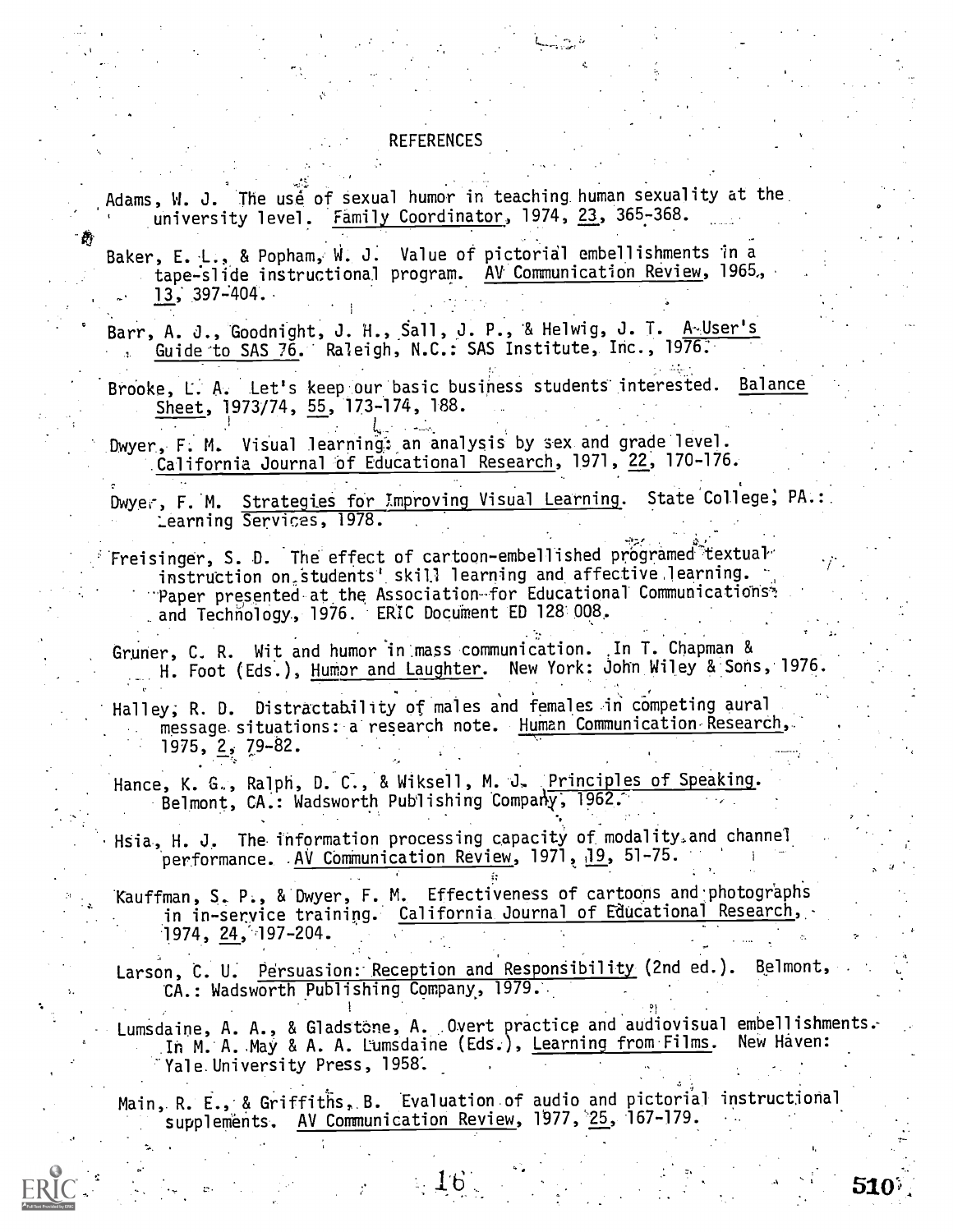Miner, M. E. Charlie Brown goes to school. English Journal, 1969, 59, 1183-1185. أأتم المحافظي للمستوات بسادسا بسادر وكالمعاطفة

Neie, V. E. The lighter side of science. Science Activities, 1973, 10, 35-37.  $\mathbf{r}$  .

Nie, N. H., Hull, C. H., Steinbrenner, K., & Bent, D. H. Statistical Package for the Social Sciences (2nd ed.). New York: McGraw-Hill Book Company, 1975.

Peter, J. A sense of humor. Folio, March 1978, pp. 41-54.

Popham, W. J. Pictorial embellishments in a tape-slide instructional program. AV Communication Review, 1969, 17, 28-35.

Rein, I. J. Rudy's Red Wagon: Communication Strategies in Contemporary 'Society. Glenview, IL.: Scott, Foresman and Company, 1972.

Van Mondfrans, A. P., & Travers, R. M. W. Learning of redundant material presented through two sensory modalities.-Perceptual and Motor Skills, 1964, 19, 743-751.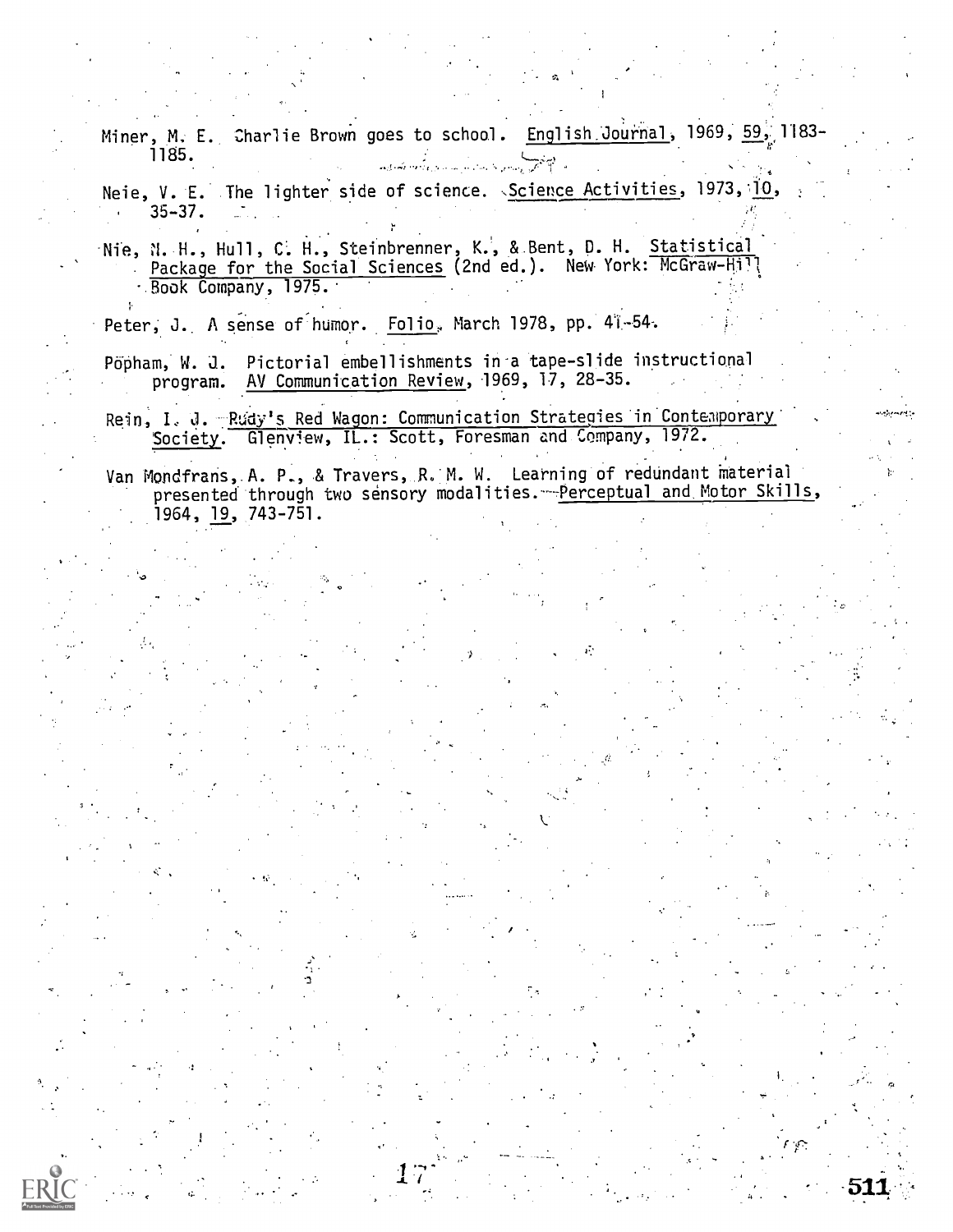### APPENDIX A

### Results of'Factor Analysis

|                                    | Factor   | Factor II  | $h^2$            |
|------------------------------------|----------|------------|------------------|
| exciting/boring                    | $.842*$  | .156       | .73              |
| interesting/dull                   | $.853*$  | .173       | .76              |
| humorous/serious                   | $.689*$  | -.301      | .57 <sub>°</sub> |
| enjoyable/unenjoyable              | $.856*$  | $\div 147$ | .75 <sup>2</sup> |
| happy/sad                          | $.697*$  | .112       | .50 <sub>1</sub> |
| unusual/ordinary                   | $.768*$  | $-.112.$   | .60              |
| helpful/unhelpful                  | $.045$ . | $.907*$    | .83              |
| $informative/uninformative - .045$ |          | $.871*$    | .76.             |
| worthwhile/worthless               | .233     | $.762*$    | .64<br>t.        |
| involving/uninvolving              | .591     | .304       | .44              |

Proportional contribution  $4.128$ to common variances  $4.128$  2.447

ำ

The analysis was a principal components with varimax rotation.  $\ldots$  Each  $\ldots$ factor was required to have at least two items loaded at .600 or above with no secondary loadings at .400 or above. The secondary loadings at .400 or above.

18.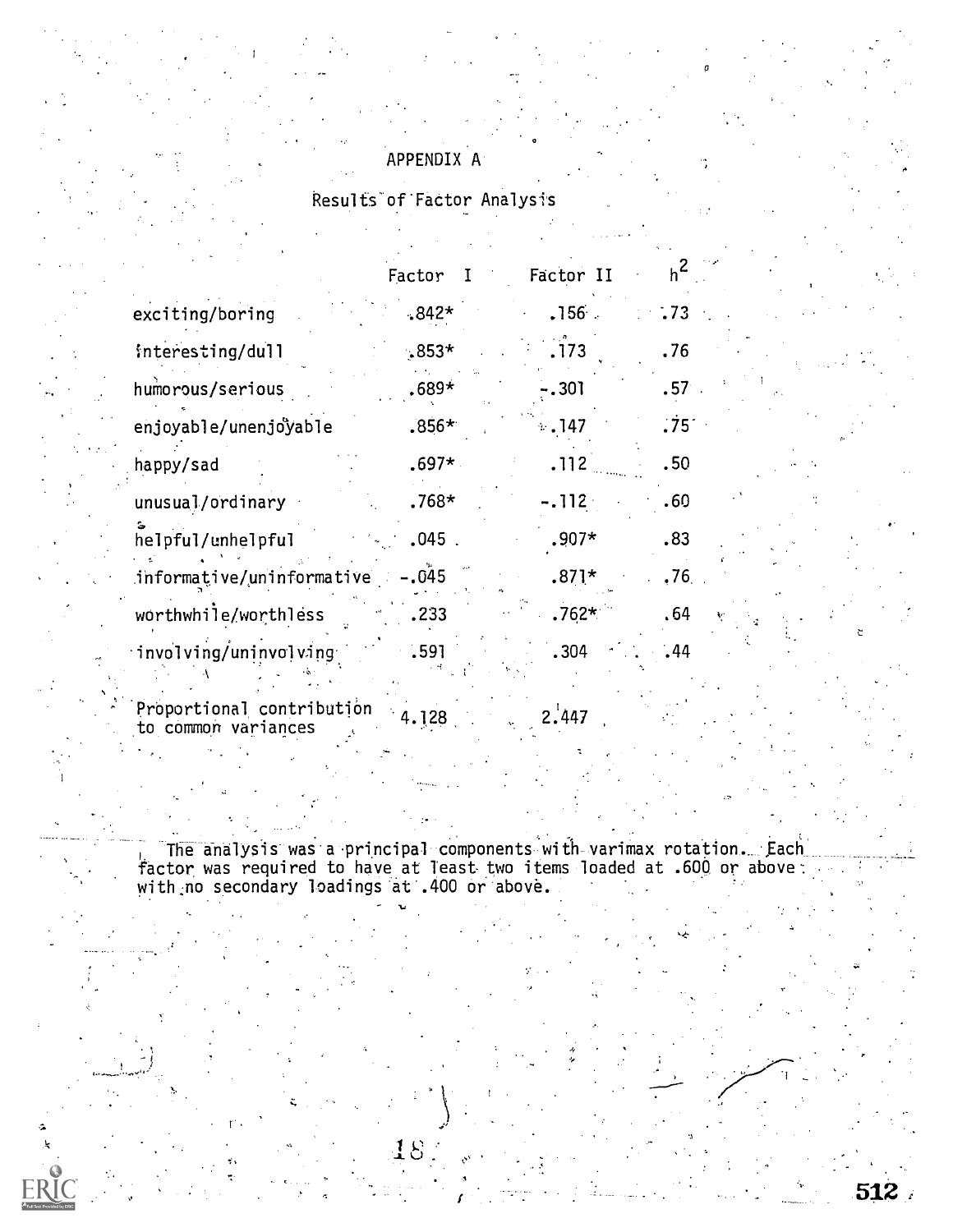### APPENDIX 5\_

Cell Means

j.

|                               |                | Female | Male                | Row Means |
|-------------------------------|----------------|--------|---------------------|-----------|
| Printed Text<br>$\frac{1}{2}$ | Comprehension  | 87.467 | 88.267              | 87.867    |
|                               | Enjoyment      | 7.267  | 8.400               | 7.833     |
|                               | Helpfulness    | 10.600 | 10.134              | 10.367    |
|                               |                |        |                     |           |
| Printed Cartoon<br>Text       | Comprehension  | 91.467 | 79.200              | 85.333    |
|                               | Enjoyment      | 9.200  | 9.467               | 9.333     |
|                               | Helpfulness    | 10.867 | 10.134              | 10.500    |
|                               |                |        |                     |           |
| Audio-Visual                  | Comprehension  | 79.467 | 80.533              | 80.000    |
| Presentation                  | Enjoyment      | 000.8  | 8.000               | 8.000     |
|                               | Helpfulness    | 10.333 | 10.667              | 10.500    |
|                               |                |        |                     |           |
| Audio Only                    | Comprehension. | 72.000 | 79.200              | 76.000    |
| Presentation                  | Enjoyment .    | 5.333  | 4.600               | 4.967.    |
|                               | Helpfulness    | 11.800 | $10.733$ $^{\circ}$ | 11.267    |
| Visual Only                   | Comprehension  | 59.733 | 66.667              | 63.200    |
| Presentation                  | Enjoyment      | 6.667  | 8.333               | 7.500     |
|                               | Helpfulness    | 7.733  | 9.000               | 8.367     |
|                               |                |        |                     |           |
| Column                        | Comprehension  | 78.187 | 78.773              |           |
| Means                         | Enjoyment      | 7.293  | 7.760               |           |
|                               | Helpfulness    | 10.267 | 10.133              |           |

a.

ŀ

H.

 $\mathbf{1}^\circ$ Y

10.133

513.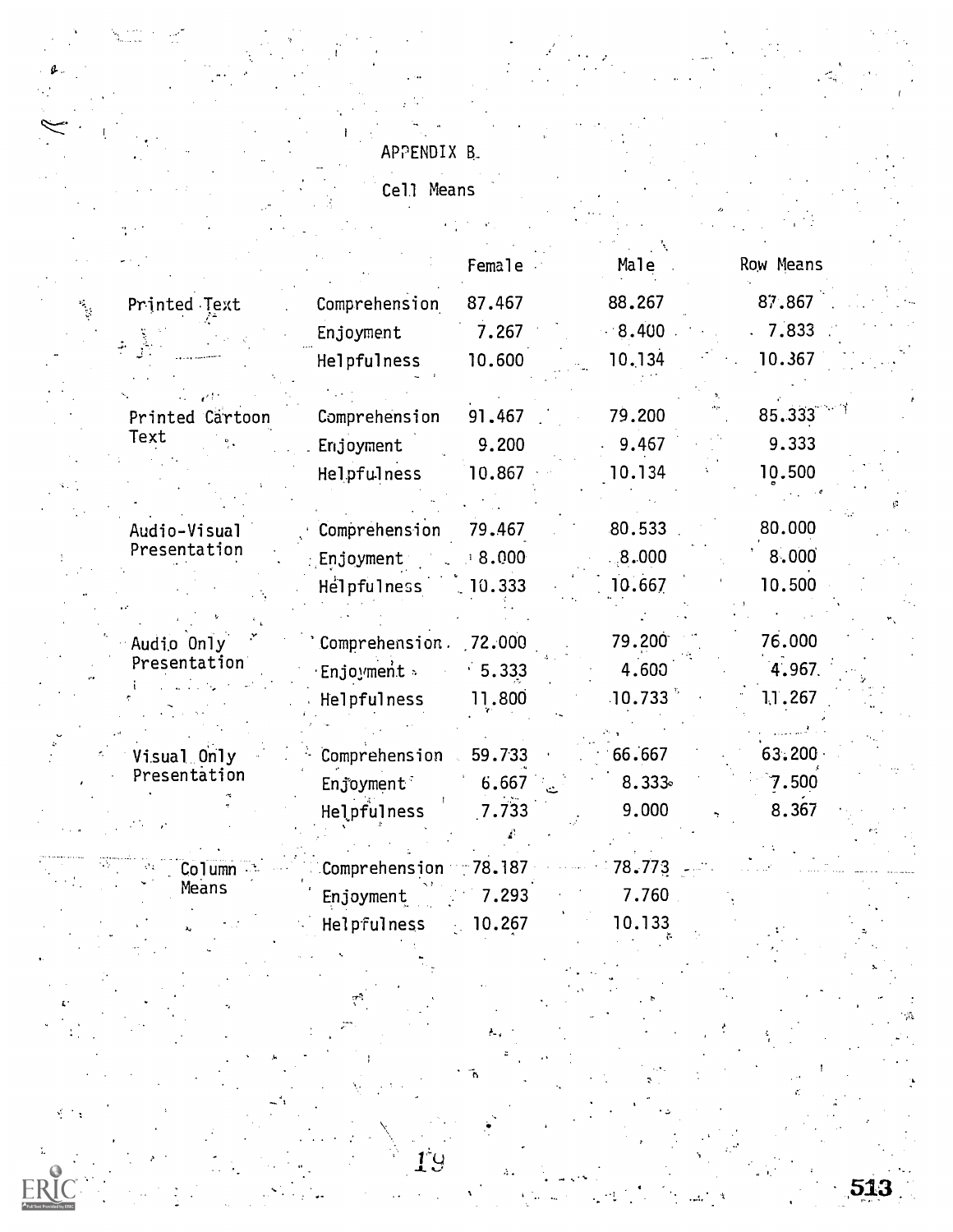# APPENDIX C

# Samples of the Printed Texts

20

÷

 $\sum_{\text{Full fact Proddely ERC}}$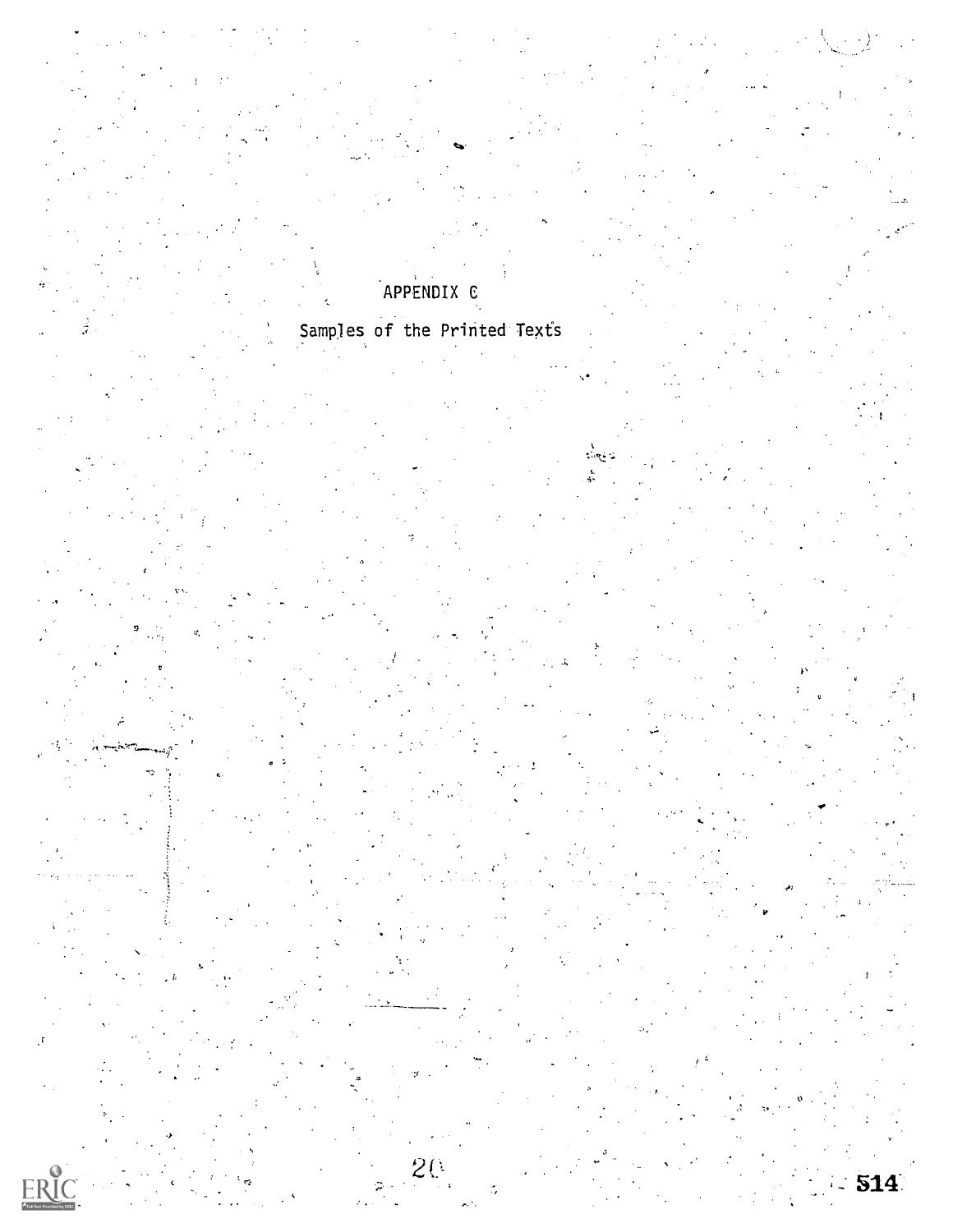#### THE LIBRARY AT VIRGINIA'TECH

The Newman Library at Virginia Tech is there to serve the needs of the students and faculty by providing the tools for the basic instruction and research needs of the university community.

To help you more effectively and efficiently use the: resources.of-Lthe library, we would like to introduce you to several, valuable keys which can help unlock the mysteries of the library. There are four major keys we will-talk about.

First is the key to knowing where to locate the books and periodicals you will need.

Second is the key known as the card catalog system. Third is the key known as the library classification systems-

;.,Finally, there is the key to some rules\_and services which help to make the library a better place for you and everyone else.

Let's begin with that first key--location of books and periodicals.

You should know that in addition'to the main Newman Library, there are two branch libraries with books and other materials in specialized subject areas. The books and resource materials in branch libraries are for the Use of all students.

The Architecture Library is located in Cowgill Hall and contains materials about architecture and visual arts. All the books in the Architecture Library are catalogued in the main library, but after the usual call number, you will find the abbreviation ARCH.

You will find the Geology Library in Derring Hall. Not

. 515'